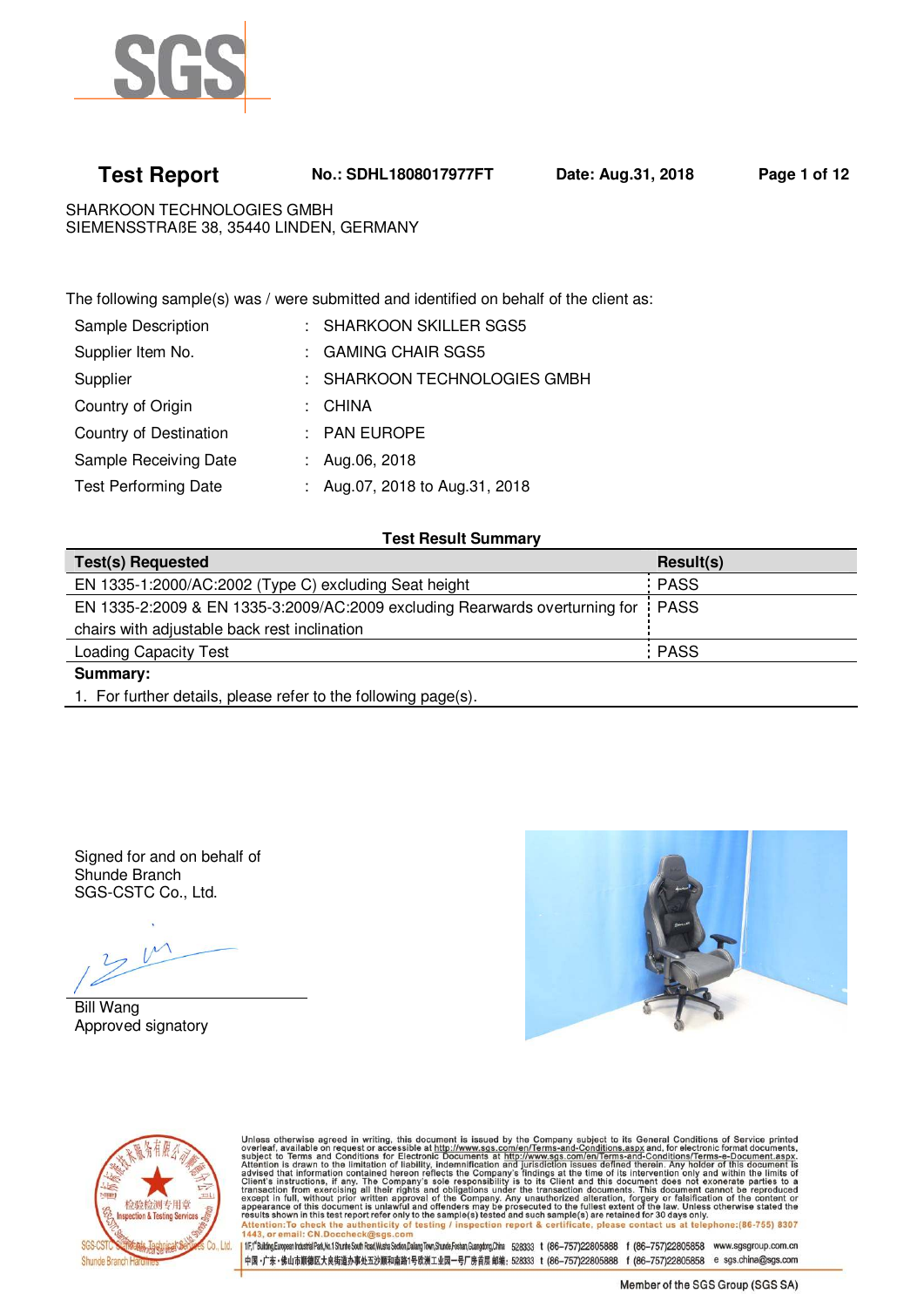

# **Test Report No.: SDHL1808017977FT Date: Aug.31, 2018 Page 2 of 12**

# **TESTS AND RESULTS**

# **Part I. Test Conducted:**

EN 1335-1:2000/AC:2002 Office furniture – office working chair – Part 1: dimensions –determination of dimensions excluding Seat height

### **Basis of dimensions:**

The dimensions in this standard are based on the conflicting requirements of anthropometric measurements, mechanical design, subjective preference and other factors. In general, they should be suitable for people between 1510 mm and 1920 mm in body height. People with body height outside this range may need furniture of different dimensions or a footrest. Due to the variation in population heights in different countries, there will be a variation in the percentage of the office population which the dimensions will accommodate in each country.

### **General Test Condition:**

The following test program was conducted in a laboratory environment maintained at 15°C to 25°C and 50%±5 RH. The sample was individually tested after conditioning in the test environment for at least 24 hours prior to conducting the test.

The complete detailed procedures may be found in the referenced specification and are only summarized herein. Unless otherwise specified, the tests are carried out in the following order on the same sample.

### **No. of Sample:**

2 pieces. For more sample information and pictures, please refer to the following page.

**Office Working Chair Type:** Type C. For classification of type, please refer to Annex A.

| <b>Dimension Requirements</b> |   |                  |                  |                |           |                 |                                  |
|-------------------------------|---|------------------|------------------|----------------|-----------|-----------------|----------------------------------|
| <b>Test Items</b>             |   |                  | <b>Type C</b>    |                |           |                 | <b>Test Results &amp; Rating</b> |
|                               |   | Adjustability    | (一)<br>Allow.    | Min.           | Max.      | $(+)$<br>Allow. |                                  |
|                               |   |                  | <b>SEAT</b>      |                |           |                 |                                  |
| Seat height                   | a | Adjustable       | yes              | 420            | 480       | yes             | N/R                              |
|                               |   | Adjustable range | no               | 80             | $\pm$     | ves             |                                  |
|                               |   | Non-adjustable   | no               | 380            | $^{+}$    | yes             |                                  |
| Seat depth                    | b | Adjustable       | yes              | 400            | $\ddot{}$ | yes             | <b>PASS</b>                      |
|                               |   | Adjustable range |                  | $\pm$          | $\ddot{}$ |                 |                                  |
| Depth of seat surface         | C |                  | no               | 380            | $^{+}$    | yes             | <b>PASS</b>                      |
| Seat width                    | d |                  | no               | 400            | $^{+}$    | yes             | <b>PASS</b>                      |
| Inclination of seat           |   | Non-adjustable   | no               | $-2°$          | $-7°$     | no              |                                  |
| surface                       | e | Adjustable       | yes              | $-2°$          | $-7°$     | yes             | <b>PASS</b>                      |
|                               |   | Adjustable range |                  | $^{+}$         | $\pm$     |                 |                                  |
|                               |   |                  | <b>BACK REST</b> |                |           |                 |                                  |
| Height of the back            |   | Non-adjustable   | no               | 170            | 220       | no              |                                  |
| supporting point "S"          |   | Adjustable       |                  | $\ddot{}$      | $\ddot{}$ |                 | N/A                              |
| above                         |   | Adjustable range |                  | $\overline{+}$ | $\ddot{}$ |                 |                                  |
| Height of the back pad        |   |                  |                  | $\pm$          | $^{+}$    |                 |                                  |
| -Adjustable                   | g |                  |                  |                |           |                 | <b>PASS</b>                      |
| -Non-Adjustable               |   |                  | no               | 260            | $\pm$     | ves             |                                  |



Unless otherwise agreed in writing, this document is issued by the Company subject to its General Conditions of Service printed overleaf, available on request or accessible at http://www.sgs.com/en/Terms-and-Conditions.as or email: CN.Doccl heck@sas.com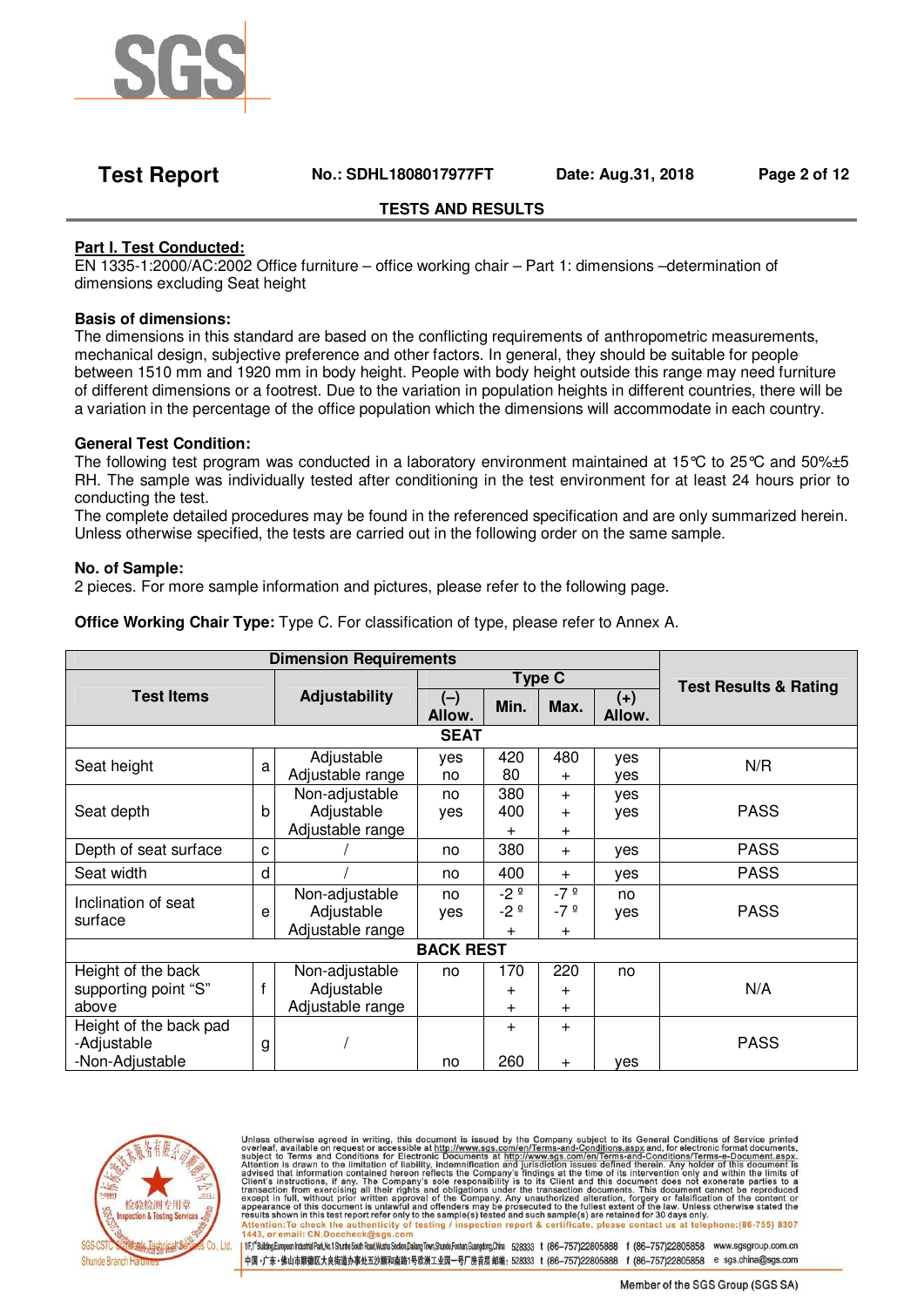

# **Test Report No.: SDHL1808017977FT Date: Aug.31, 2018 Page 3 of 12**

| <b>Dimension Requirements</b>                                                          |              |                              |                 |            |            |                 |                                  |
|----------------------------------------------------------------------------------------|--------------|------------------------------|-----------------|------------|------------|-----------------|----------------------------------|
|                                                                                        |              |                              | <b>Type C</b>   |            |            |                 | <b>Test Results &amp; Rating</b> |
| <b>Test Items</b>                                                                      |              | Adjustability                | $(-)$<br>Allow. | Min.       | Max.       | $(+)$<br>Allow. |                                  |
| Height of the upper<br>edge the backrest above<br>the seat surface                     | h            |                              | no              | 360        | $+$        | yes             | <b>PASS</b>                      |
| <b>Backrest width</b>                                                                  | i.           |                              | no              | 360        | $+$        | ves             | <b>PASS</b>                      |
| Horizontal radius of the<br>backrest                                                   | $\mathsf k$  |                              | no              | 400        | $\ddot{}$  | yes             | <b>PASS</b>                      |
| <b>Backrest inclination</b>                                                            |              | Adjustable range             |                 | $+$        | $\ddot{}$  |                 | N/A                              |
|                                                                                        |              |                              | <b>ARM REST</b> |            |            |                 |                                  |
| Length of armrest                                                                      | n            |                              | no              | 200        | $\ddot{}$  | yes             | <b>PASS</b>                      |
| Width of the armrest                                                                   | o            |                              | no              | 40         | $\ddot{}$  | yes             | <b>PASS</b>                      |
| Height of armrest above<br>the seat                                                    | p            | Non-adjustable<br>Adjustable | no<br>ves       | 200<br>200 | 250<br>250 | no<br>ves       | <b>PASS</b>                      |
| Distance from the front<br>of the armrests to the<br>front edge of the seat<br>surface | q            |                              | no              | 100        | $\ddot{}$  | yes             | <b>PASS</b>                      |
| <b>Clear Width Between</b><br>The Armrest                                              | r            |                              | no              | 460        | $\ddot{}$  | yes             | <b>PASS</b>                      |
| <b>UNDERFRAME</b>                                                                      |              |                              |                 |            |            |                 |                                  |
| Maximum offset of the<br>underframe<br>(Anti-stumbling-<br>dimension)                  | S            |                              | yes             | $+$        | $x + 50$   | no              | <b>PASS</b>                      |
| Stability dimension                                                                    | $\mathsf{t}$ |                              | no              | 195        | $\ddot{}$  | yes             | <b>PASS</b>                      |

# **Annex A: Classification of office work chair type**

Type A, B and C are all required to have adjustable seat height and backrest inclination. They may also have any other adjustment features listed in Table A.1.

- **Type A.** In addition to the above, a type A chair is required adjustable seat depth, seat surface inclination, (at least 6º, and a height of backrest supporting point ("S") above the seat surface. The minimum seat height is required to be 400 mm with a minimum adjustment range of 120 mm.
- **Type B.** A type B chair has specified dimensions which are the same as those specified for a type A chair except that it is required to have a minimum seat height of 420 mm with a minimum adjustment range of 100 mm.
- **Type C.** A type C chair has specified dimensions which are similar to type A and B chairs except that limits to adjustment range and maximum dimensions are not frequently specified. The minimum seat height is 420 mm with a minimum adjustment range of 80 mm. This is to accommodate chairs with bulky upholstery.

### **Remark:**

1. N/A – Not applicable; N/R – Not Requested; N/P – Not provided.



Unless otherwise agreed in writing, this document is issued by the Company subject to its General Conditions of Service printed<br>overleaf, available on request or accessible at http://www.sgs.com/en/Terms-and-Conditions.as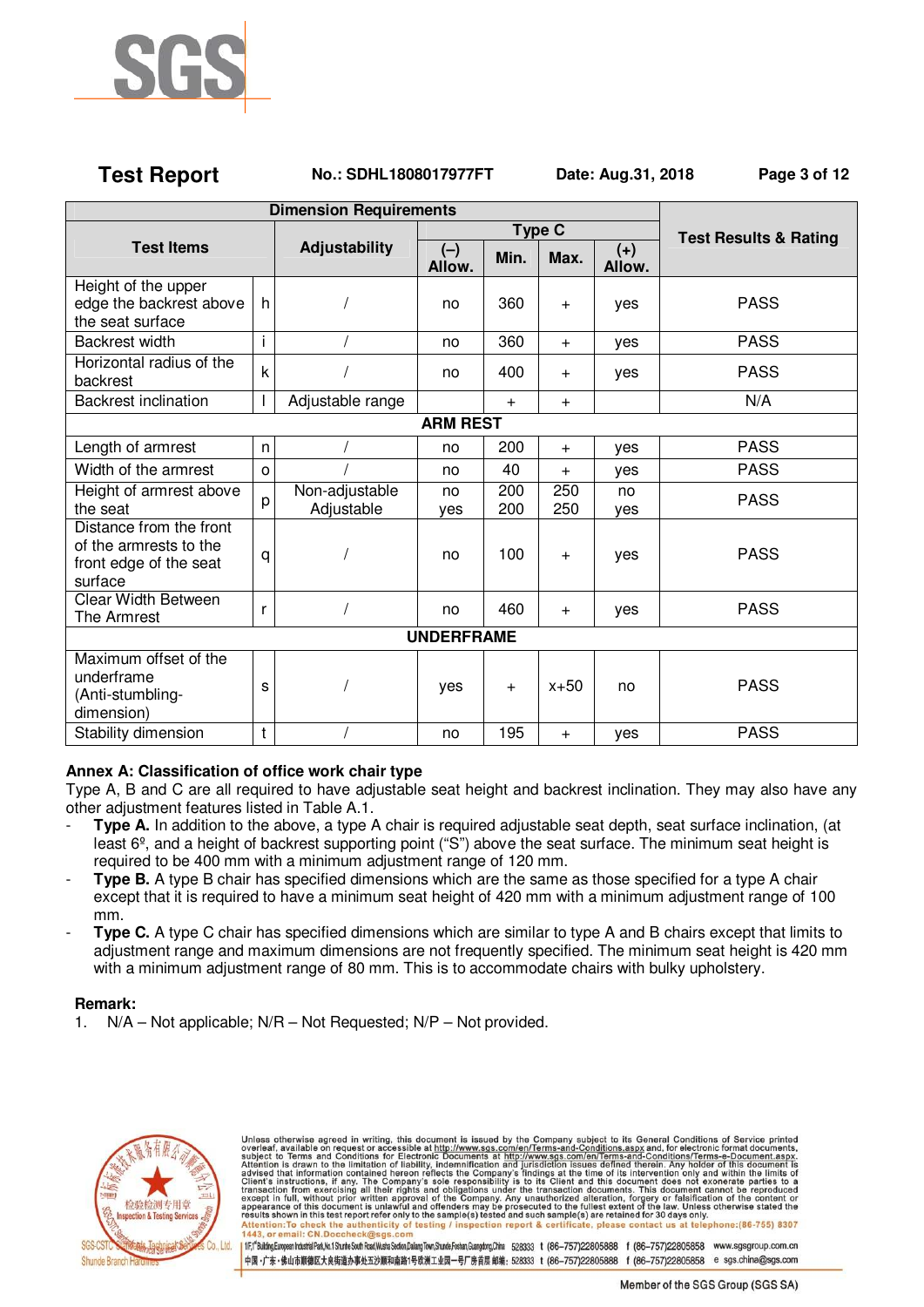

# **Test Report No.: SDHL1808017977FT Date: Aug.31, 2018 Page 4 of 12**

# **Part II. Test Conducted:**

EN 1335-2:2009 Office furniture-office work chair - part 2: Safety requirements

EN 1335-3:2009/AC:2009 Office furniture-office work chair - part 3: Test methods excluding Rearwards overturning for chairs with adjustable back rest inclination

### **Test Condition:**

The following test program was conducted in a laboratory environment maintained at 15°C to 25°C and 50%±5 RH. The sample was individually tested after conditioning in the test environment for at least 24 hours prior to conducting the test.

The complete detailed procedures may be found in the referenced specification and are only summarized herein. Unless otherwise specified, the tests are carried out in the following order on the same sample.

### **No. of Sample:**

2 pieces. For more sample information and pictures, please refer to the following page.

| <b>Test</b>                           | <b>Test Description and Requirements</b>                                                                                                                                                                                                                                                                                                                                                                                                                                                                                                                                                                                                                                                                                                                                                                                                                                         | <b>Test Results</b> |  |  |  |  |
|---------------------------------------|----------------------------------------------------------------------------------------------------------------------------------------------------------------------------------------------------------------------------------------------------------------------------------------------------------------------------------------------------------------------------------------------------------------------------------------------------------------------------------------------------------------------------------------------------------------------------------------------------------------------------------------------------------------------------------------------------------------------------------------------------------------------------------------------------------------------------------------------------------------------------------|---------------------|--|--|--|--|
|                                       | EN 1335-2:2009, Clause 4 Safety requirements                                                                                                                                                                                                                                                                                                                                                                                                                                                                                                                                                                                                                                                                                                                                                                                                                                     |                     |  |  |  |  |
|                                       | EN 1335-2:2009, Clause 4.1 General design requirements                                                                                                                                                                                                                                                                                                                                                                                                                                                                                                                                                                                                                                                                                                                                                                                                                           |                     |  |  |  |  |
| EN 1335-2:2009<br>Clause 4.1.1        | Corners and edges, trapping, pinching and shearing<br>All parts of the chair with which the user comes into contact during<br>intended use, shall be so designed that physical injury and damage to<br>property are avoided.<br>These requirements are met when:<br>a) the safety distance of accessible movable parts is either $\leq 8$ mm or<br>$\geq$ 25 mm in any position during movement;<br>b) accessible corners are rounded with minimum 2 mm radius;<br>c) the edges of the seat, back rest and arm rests which are in contact<br>with the user when sitting in the chair are rounded with minimum 2 mm<br>radius:<br>d) the edges of handles are rounded with minimum 2 mm radius in the<br>direction of the force applied;<br>e) all other edges are free from burrs and rounded or chamfered;<br>f) the ends of accessible hollow components are closed or capped. | <b>PASS</b>         |  |  |  |  |
| EN 1335-2:2009<br><b>Clause 4.1.2</b> | <b>Adjusting devices</b><br>Movable and adjustable parts shall be designed so that injuries and<br>inadvertent operation are avoided.<br>It shall be possible to operate the adjusting devise from sitting position<br>in the chair.                                                                                                                                                                                                                                                                                                                                                                                                                                                                                                                                                                                                                                             | <b>PASS</b>         |  |  |  |  |
| EN 1335-2:2009<br>Clause $4.1.3$      | <b>Connections</b><br>It shall not be possible for any load bearing part of the chair to come<br>loose unintentionally.                                                                                                                                                                                                                                                                                                                                                                                                                                                                                                                                                                                                                                                                                                                                                          | <b>PASS</b>         |  |  |  |  |
| EN 1335-2:2009<br>Clause 4.1.4        | <b>Avoidance of soiling</b><br>All parts which are lubricated to assist sliding (greasing, lubricating,<br>etc.) shall be designed to protect users from lubricant stains when in<br>normal use.                                                                                                                                                                                                                                                                                                                                                                                                                                                                                                                                                                                                                                                                                 | <b>PASS</b>         |  |  |  |  |



Unless otherwise agreed in writing, this document is issued by the Company subject to its General Conditions of Service printed<br>overleaf, available on request or accessible at http://www.sgs.com/en/Terms-and-Conditions.as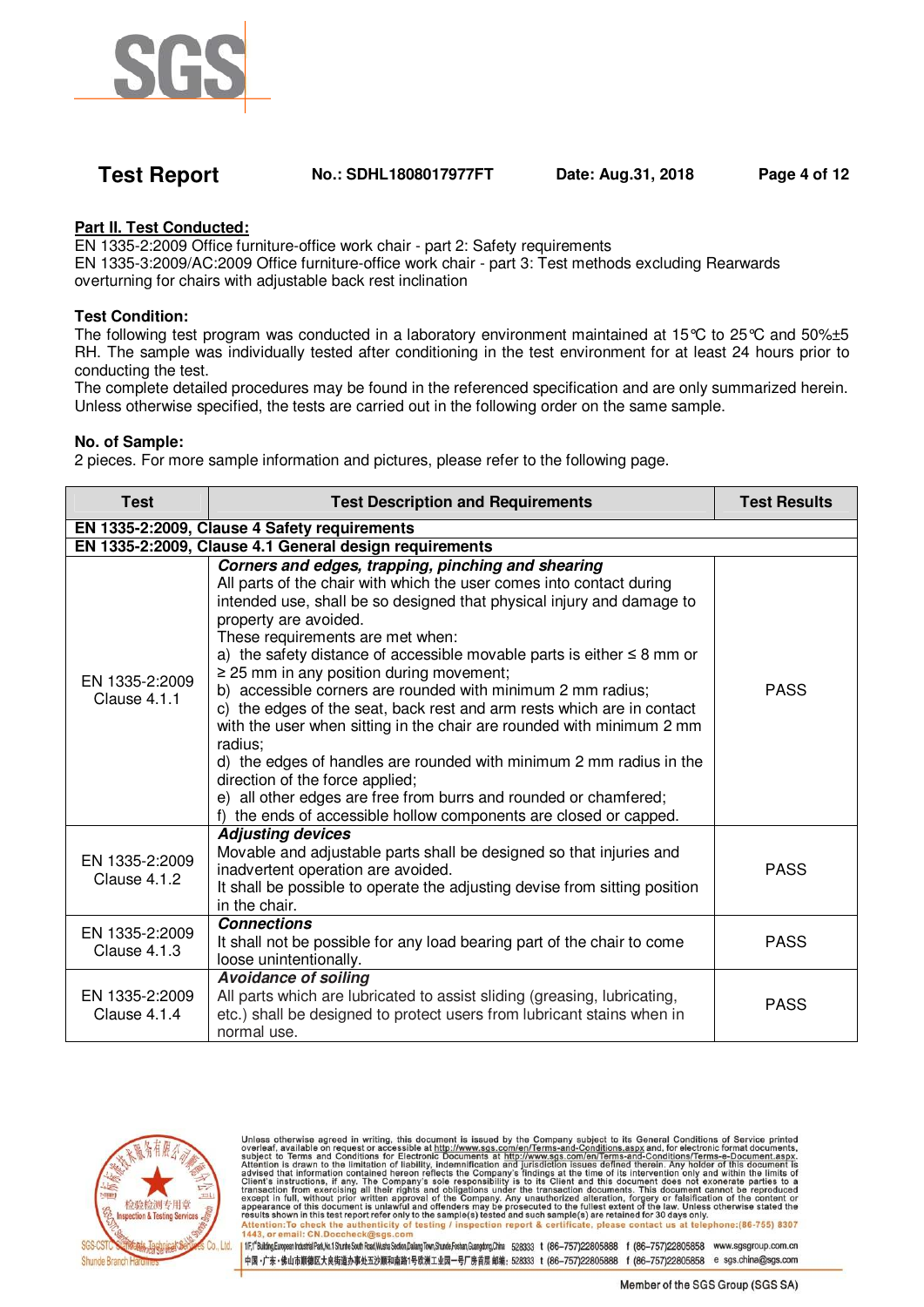

| <b>Test Report</b> | No.: SDHL1808017977FT | Date: Aug.31, 2018 | Page 5 of 12 |
|--------------------|-----------------------|--------------------|--------------|
|--------------------|-----------------------|--------------------|--------------|

| <b>Test</b>                  | <b>Test Description and Requirements</b>                                                                                                                                                                                                                                                                                                                                                                                                                                                                                                                                                                                                                                                                                                                                                                                                                                                                                                                                                                                                                                                   | <b>Test Results</b>                                                   |
|------------------------------|--------------------------------------------------------------------------------------------------------------------------------------------------------------------------------------------------------------------------------------------------------------------------------------------------------------------------------------------------------------------------------------------------------------------------------------------------------------------------------------------------------------------------------------------------------------------------------------------------------------------------------------------------------------------------------------------------------------------------------------------------------------------------------------------------------------------------------------------------------------------------------------------------------------------------------------------------------------------------------------------------------------------------------------------------------------------------------------------|-----------------------------------------------------------------------|
| EN 1335-2:2009<br>Clause 4.3 | <b>Stability during use</b><br>The chair shall not overbalance under the following conditions:<br>a) by pressing down on the front edge of the seat surface in the most<br>adverse position;<br>b) by leaning out over the arm rests;<br>c) by leaning against the back rest;<br>d) by sitting on the front edge.<br>Requirement a) is fulfilled if the chair does not overbalance when<br>tested according to 7.1.1 of EN 1335-3:2009 with the forces and<br>numbers of cycles according to Table A.1 of this standard.<br>Requirements b) and d) are fulfilled if the chair does not overbalance<br>when tested according to 7.1.2, 7.1.3, 7.1.4 and 7.1.5 of EN 1335-<br>3:2009 with the forces and numbers of cycles according to Table A.1 of<br>this standard.<br>Requirement c) is fulfilled if the chair does not overbalance when<br>tested according to 7.1.6 or 7.1.7 of EN 1335-3:2009 with the forces<br>and numbers of cycles according to Table A.1 of this standard.                                                                                                       | (For more test<br>details, please<br>refer to the<br>following pages) |
| EN 1335-2:2009<br>Clause 4.4 | Rolling resistance of the unloaded chair<br>The unloaded chair shall not roll unintentionally.<br>This requirement is met when:<br>a) the castors are of identical construction;<br>b) the rolling resistance is $\geq$ 12 N when tested according to EN 1335-<br>3:2009, 7.4.                                                                                                                                                                                                                                                                                                                                                                                                                                                                                                                                                                                                                                                                                                                                                                                                             | (For more test<br>details, please<br>refer to the<br>following pages) |
| EN 1335-2:2009<br>Clause 4.5 | <b>Strength and durability</b><br>The chair shall be constructed to ensure that it does not create a risk of<br>injury to the user of the chair under the following conditions:<br>a) sitting on the seat, both centrally and off-centre;<br>b) moving forward, backwards, and sideways while sitting in the chair;<br>c) leaning over the arm rests;<br>d) pressing down on the arm rests while getting up from the chair.<br>These requirements are fulfilled when after the tests specified in 7.2.1,<br>7.2.2, 7.2.6, 7.3.1 and 7.3.2 of EN 1335-3:2009 with the forces and<br>numbers of cycles according to Table A.2 of this standard:<br>e) there are no fractures of any member, joint or component, and<br>f) there is no loosening of joints intended to be rigid, and<br>g) no major structural element is significantly deformed and the chair<br>fulfils its functions after removal of the test loads.<br>h) after the test in 7.2.3 of EN 1335-3:2009 with the forces and<br>numbers of cycles according to Table A.2 of this standard, the arm<br>rests show no fracture. | (For more test<br>details, please<br>refer to the<br>following pages) |



Unless otherwise agreed in writing, this document is issued by the Company subject to its General Conditions of Service printed overleaf, available on request or accessible at http://www.sgs.com/en/Terms-and-Conditions.as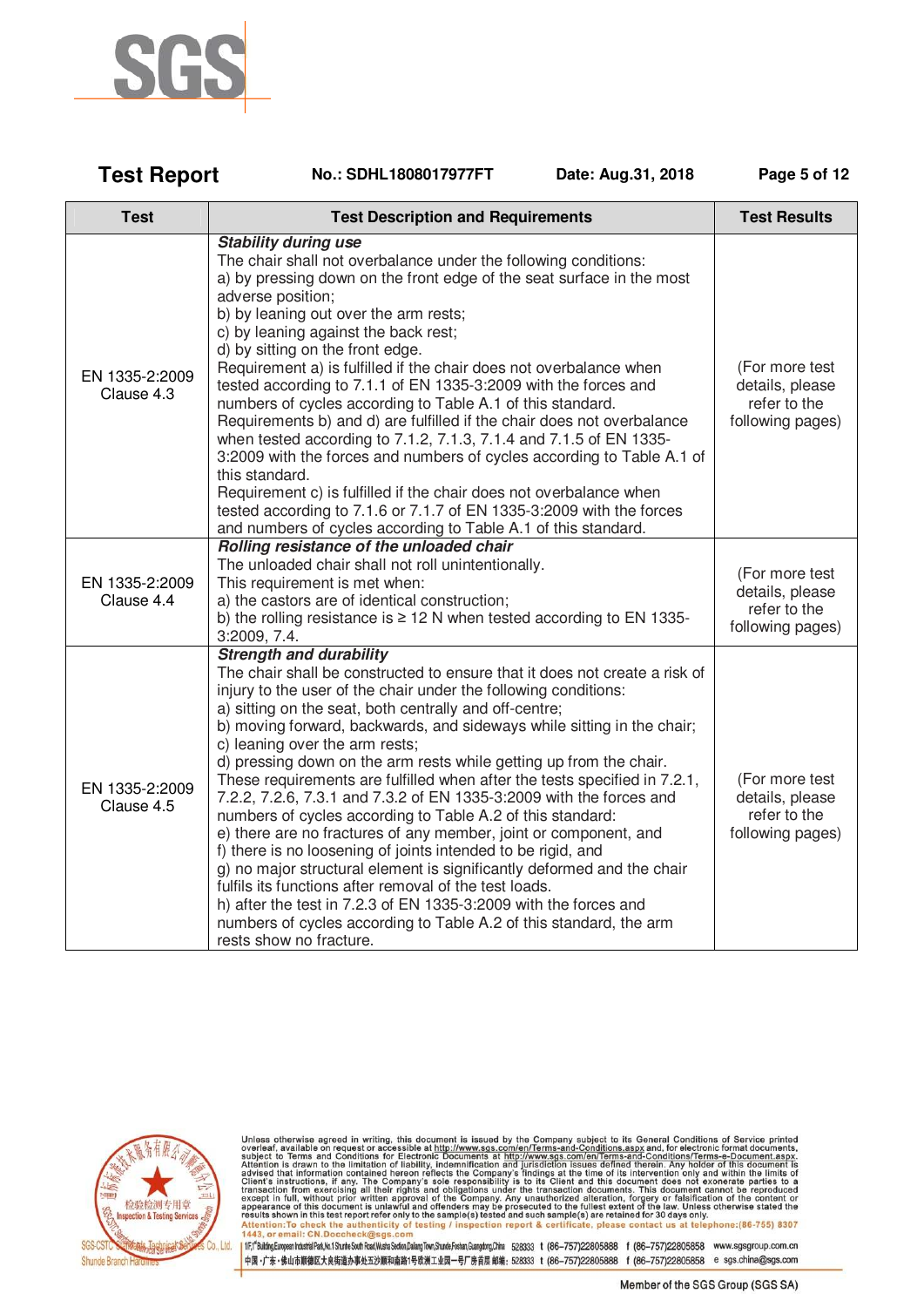

| <b>Test Report</b> | No.: SDHL1808017977FT | Date: Aug.31, 2018 | Page 6 of 12 |
|--------------------|-----------------------|--------------------|--------------|
|                    |                       |                    |              |

| <b>Test</b>                    | <b>Test Description and Requirements</b>                                                                                                                                                                                                                                                                                                                                                                                                                                                                                                                                                                                                                                                                                                                                                                                                                                                                                                                     | <b>Test Results</b> |
|--------------------------------|--------------------------------------------------------------------------------------------------------------------------------------------------------------------------------------------------------------------------------------------------------------------------------------------------------------------------------------------------------------------------------------------------------------------------------------------------------------------------------------------------------------------------------------------------------------------------------------------------------------------------------------------------------------------------------------------------------------------------------------------------------------------------------------------------------------------------------------------------------------------------------------------------------------------------------------------------------------|---------------------|
| EN 1335-2:2009<br>Clause 5     | <b>Information for use</b><br>Each chair shall be accompanied by information for use in the<br>language of the country in which it will be delivered to the end user. It<br>shall contain at least the following details:<br>a) information regarding the intended use;<br>b) information regarding possible adjustments and chair type (see EN<br>1335-1:2000);<br>c) instruction for operating the adjusting mechanisms;<br>d) instruction for the care and maintenance of the chair;<br>e) information regarding all adjustments;<br>f) information for chairs with seat height adjustments with energy<br>accumulators that only trained personnel may replace or repair seat<br>height adjustment components with energy accumulators;<br>g) information on the choice of castors in relation to the floor surface.                                                                                                                                     | <b>PASS</b>         |
|                                | Test Details for Stability, Rolling resistance of the unloaded chair, Strength and durability                                                                                                                                                                                                                                                                                                                                                                                                                                                                                                                                                                                                                                                                                                                                                                                                                                                                |                     |
| EN 1335-3:2009<br>Clause 7.2.1 | Seat front edge static load test<br>Position the smaller seat loading pad at loading point "F" or "J". Apply<br>a vertical downward force 1600N through the centre of the loading pad.<br>Number of cycles: 10 cycles                                                                                                                                                                                                                                                                                                                                                                                                                                                                                                                                                                                                                                                                                                                                        | <b>PASS</b>         |
| EN 1335-3:2009<br>Clause 7.2.2 | <b>Combined seat and back static load test</b><br>Prevent the chair from moving rearwards by placing stops behind two<br>adjacent supporting points at the rear of the chair. Chairs with a locking<br>device(s) for seat and/or back rest angle movements shall be tested<br>first with the device(s) locked for half of the cycles and then with the<br>device(s) unlocked for the other half of the cycles. For the first half of<br>the cycles the back rest shall be in the upright position. Apply a vertical<br>force 1600N through the seat loading pad at point "A". Keep the seat<br>loaded and apply a force 560N through the centre of the back loading<br>pad at point "B". When fully loaded the force shall act at $90^\circ \pm 10^\circ$ to<br>the back rest plane. If the chair tends to overturn reduce the back rest<br>force and report the actual force. Remove the back force and then the<br>seat force. Number of cycles: 10 cycles | <b>PASS</b>         |
| EN 1335-3:2009<br>Clause 7.3.1 | Seat and back durability<br>The upper part of the chair shall be positioned so that the centre of the<br>back rest is midway between two adjacent supporting points of the<br>base with stops against these supporting points. The seat load shall be<br>applied vertically using the seat loading pad. The back rest force shall<br>be applied at an angle of $90^\circ \pm 10^\circ$ to the back rest when fully loaded<br>using the back loading pad.<br><b>Step</b><br>Force<br>Number of cycles<br>1500<br>120000<br>А<br>C<br>1200<br>80000<br>320<br>B<br>1200<br>20000<br>J<br>E<br>320<br>F<br>20000<br>1200<br>320<br>н<br>D<br>1100<br>20000<br>G<br>1100                                                                                                                                                                                                                                                                                         | <b>PASS</b>         |



Unless otherwise agreed in writing, this document is issued by the Company subject to its General Conditions of Service printed overleaf, available on request or accessible at http://www.sgs.com/en/Terms-and-Conditions.as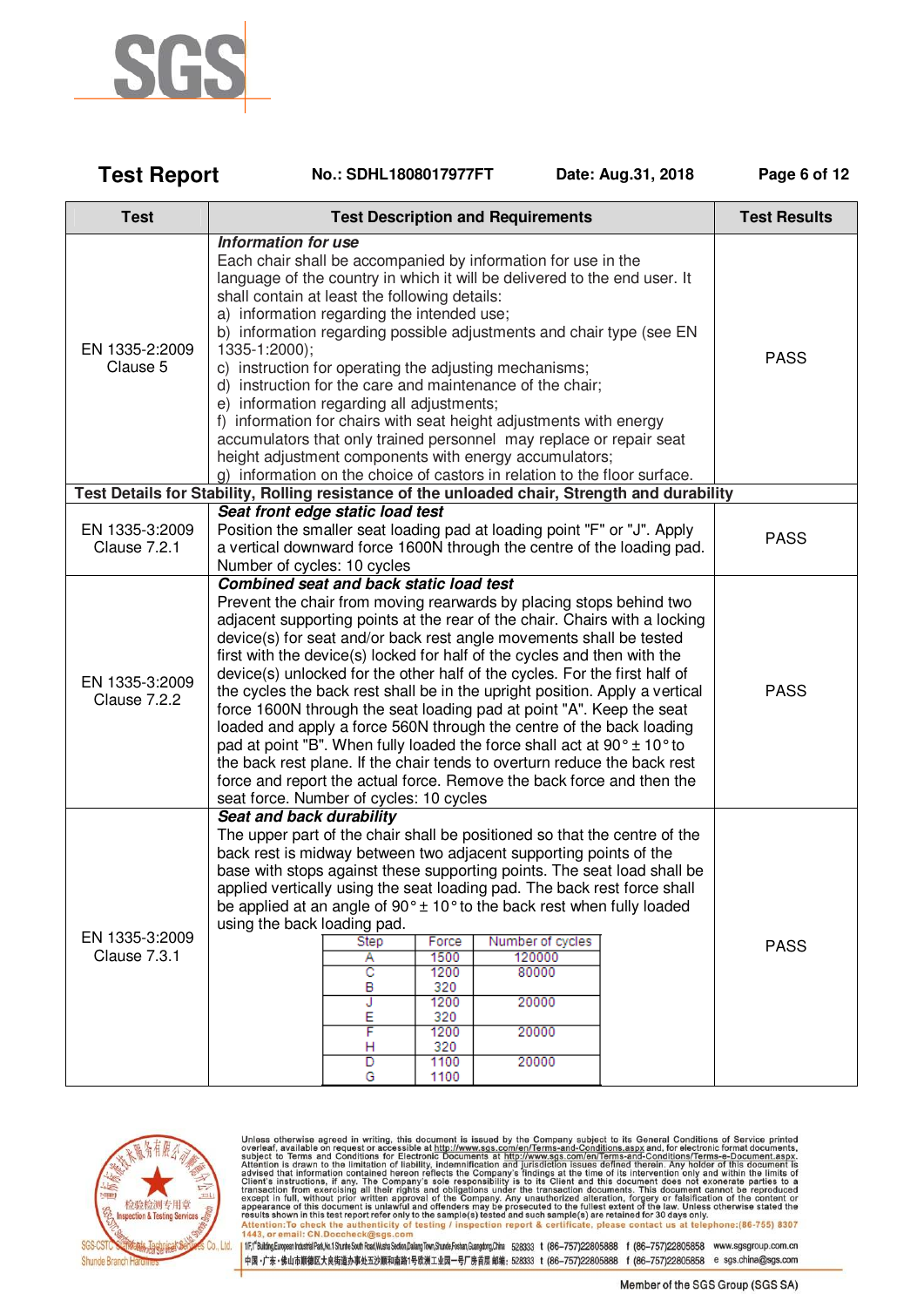

**Test Report** 

| <b>Test</b>                           | <b>Test Description and Requirements</b>                                                                                                                                                                                                                                                                                                                                                                                                                                                                  | <b>Test Results</b> |
|---------------------------------------|-----------------------------------------------------------------------------------------------------------------------------------------------------------------------------------------------------------------------------------------------------------------------------------------------------------------------------------------------------------------------------------------------------------------------------------------------------------------------------------------------------------|---------------------|
| EN 1335-3:2009<br><b>Clause 7.2.6</b> | <b>Foot rest static load test</b><br>Apply a vertical force 1300N acting 80 mm from front edge of the load<br>bearing structure of the foot rest at those points most likely to cause<br>failure. For round cross section ring shaped footrests, the force shall be<br>applied through the centre of the ring cross section. If the chair tends to<br>overturn load the seat to prevent overturning and report this. Number<br>of cycles: 10 cycles                                                       | N/A                 |
|                                       | Arm rest durability<br>Apply simultaneously and cyclically the force 400N on each arm rest at<br>points 100 mm behind the foremost point of the arm rest length. Apply                                                                                                                                                                                                                                                                                                                                    |                     |
| EN 1335-3:2009<br>Clause 7.3.2        | a force of $(10 \pm 5)$ N through a loading device in principle functioning<br>as shown in Figure 4. With this force applied adjust the apparatus so<br>that each "arm" of the test apparatus has an angle of $10^{\circ} \pm 1^{\circ}$ to the<br>vertical. The length of the "arm" of the test apparatus shall be 600 mm<br>± 10 mm. The arm rests shall be allowed to deform freely. Number of<br>cycles: 60000 cycles                                                                                 | <b>PASS</b>         |
| EN 1335-3:2009<br><b>Clause 7.2.3</b> | Arm rest downward static load test - central<br>The arm rests shall be loaded vertically by means of the local loading<br>pads. The loading points shall be at the mid point of the arm rest length<br>and centred side to side. Apply the force 750N to both arm rests<br>simultaneously for 5 cycles.                                                                                                                                                                                                   | <b>PASS</b>         |
| EN 1335-3:2009<br>Clause 7.1.1        | Front edge overturning<br>Do not position the chair with the stops against the supporting points.<br>Fix the strap to the chair, i.e. the force is applied at the point on the<br>front edge that is furthest from the axis of rotation, and allows the mass<br>27kg to hang freely.                                                                                                                                                                                                                      | <b>PASS</b>         |
| EN 1335-3:2009<br><b>Clause 7.1.2</b> | <b>Forwards overturning</b><br>Position the chair with two adjacent supporting points on the front<br>against the stops.<br>Apply by means of the stability loading device a vertical force 600N<br>acting60 mm from the front edge of the load bearing structure of the<br>seat at those points most likely to result in overturning. Apply for at<br>least 5 s a horizontal outwards force 20N from the point on the seat<br>surface where the vertical force is applied.                               | <b>PASS</b>         |
| EN 1335-3:2009<br><b>Clause 7.1.3</b> | Forwards overturning for chairs with footrest<br>For chairs with footrests repeat the principle of 7.1.2 on the footrest.<br>For round cross section ring shaped footrests, the vertical force1100N<br>shall be applied through the centre of the ring cross section.                                                                                                                                                                                                                                     | N/A                 |
| EN 1335-3:2009<br>Clause 7.1.4        | Sideways overturning for chairs without arm rests<br>Position the chair with two adjacent supporting points on one side<br>against the stops.<br>Apply by means of the stability loading device a vertical force 600N<br>acting 60 mm from the side edge of the load bearing structure of the<br>seat at those points most likely to result in overturning. Apply for at<br>least 5 s a horizontal sideways force 20N outwards from the point on<br>the seat surface where the vertical force is applied. | N/A                 |

No.: SDHL1808017977FT

Date: Aug.31, 2018

Page 7 of 12



Unless otherwise agreed in writing, this document is issued by the Company subject to its General Conditions of Service printed overleaf, available on request or accessible at http://www.sgs.com/en/Terms-and-Conditions.as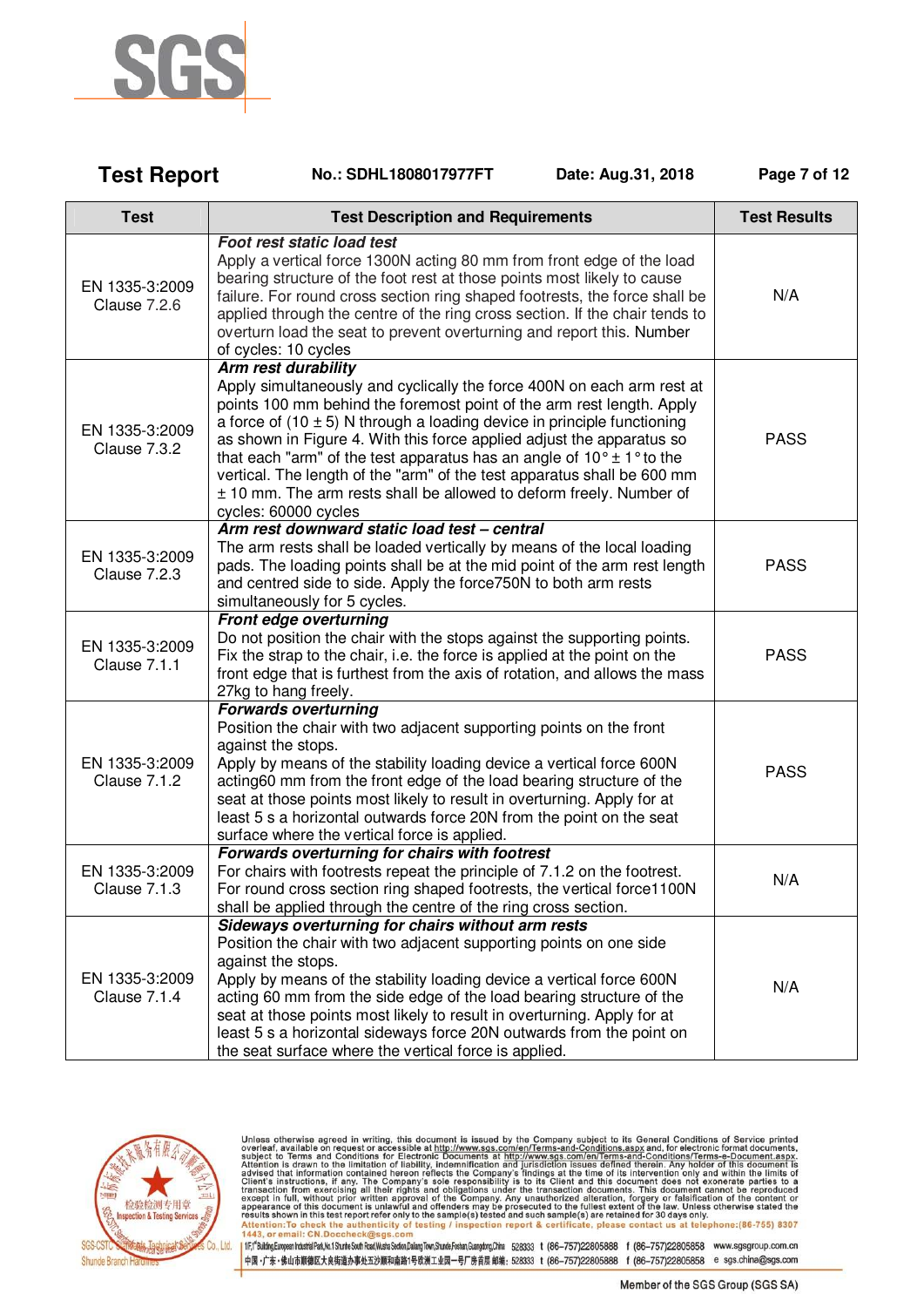

| <b>Test Report</b>                    | No.: SDHL1808017977FT<br>Date: Aug.31, 2018                                                                                                                                                                                                                                                                                                                                                                                                                                                                                                                                                                                                                                                                                                                        | Page 8 of 12        |
|---------------------------------------|--------------------------------------------------------------------------------------------------------------------------------------------------------------------------------------------------------------------------------------------------------------------------------------------------------------------------------------------------------------------------------------------------------------------------------------------------------------------------------------------------------------------------------------------------------------------------------------------------------------------------------------------------------------------------------------------------------------------------------------------------------------------|---------------------|
| <b>Test</b>                           | <b>Test Description and Requirements</b>                                                                                                                                                                                                                                                                                                                                                                                                                                                                                                                                                                                                                                                                                                                           | <b>Test Results</b> |
| EN 1335-3:2009<br><b>Clause 7.1.5</b> | Sideways overturning for chairs with arm rests<br>Apply by means of the stability loading device a vertical force 250N<br>acting at a point 100 mm from the fore and aft centre line of the seat at<br>the side where the supporting points are restrained and between 175<br>mm and 250 mm forward of the rear edge of the seat. Apply a vertical<br>downward force 350N acting at points on the arm rest which is on the<br>same side as the restrained supporting points up to a maximum 40 mm<br>inwards from the outer edge of the upper surface of the arm rest, but<br>not beyond the centre of the arm rest, and at the most adverse position<br>along its length. Apply a horizontal sideways force 20N outwards from<br>the same point for at least 5 s. | <b>PASS</b>         |
| EN 1335-3:2009<br><b>Clause 7.1.6</b> | Rearwards overturning for chairs without back rest inclination<br>Position the chair with two adjacent supporting points on the back<br>against the stops. When an independent lumbar adjustment is fitted it<br>shall be set in the most adverse configuration. A vertical force 600N<br>shall be applied at point "A" and a horizontal force 192N shall be<br>applied at point "B". If the back rest pad is pivoting around a horizontal<br>axis above the height of the seat and is free to move, the horizontal<br>force shall be applied on the axis. If height adjustable, the axis shall be<br>set as close as possible to 300 mm above point "A".                                                                                                          | <b>PASS</b>         |
| EN 1335-3:2009<br>Clause 7.1.7        | Rearwards overturning for chairs with adjustable back rest<br>inclination<br>Do not position the chair with the supporting points against the stops.<br>When an independent lumbar adjustment is fitted it shall be set in the<br>most adverse configuration. Load the chair with 13 discs so that the<br>discs are firmly settled against the back rest. If the height of the stack<br>of discs exceeds the height of the back rest, prevent the upper discs<br>from sliding off by the use of a light support.                                                                                                                                                                                                                                                   | N/R                 |
| EN 1335-3:2009<br><b>Clause 7.2.3</b> | Arm rest downward static load test - central<br>The arm rests shall be loaded vertically by means of the local loading<br>pads. The loading points shall be at the mid point of the arm rest length<br>and centred side to side. Apply the force 900N to both arm rests<br>simultaneously for 5 cycles.                                                                                                                                                                                                                                                                                                                                                                                                                                                            | <b>PASS</b>         |
| EN 1335-3:2009<br>Clause 7.4          | Rolling resistance of the unloaded chair<br>The chair shall be placed on the test surface and shall be pushed or<br>pulled over a distance of at least 550 mm. A speed of $(50 \pm 5)$ mm/s<br>shall be maintained over the measuring distance. The force shall be<br>applied at a height of $(200 \pm 50)$ mm above the test surface.<br>Record the force used to push or to pull the chair over the distance<br>from 250 mm to 500 mm as the rolling resistance. The Rolling<br>resistance shall be ≥12N.                                                                                                                                                                                                                                                        | <b>PASS</b>         |
|                                       | Additional Function Tests: No loss of serviceability after tested.                                                                                                                                                                                                                                                                                                                                                                                                                                                                                                                                                                                                                                                                                                 |                     |
| EN 1335-3:2009<br>Clause 7.2.4        | Arm rest downward static load test - front<br>The arm rests shall be loaded vertically by means of the local loading<br>pads. The loading points shall be 75 mm from the front edge and<br>centred side to side. Apply the force 450N to both arm rests<br>simultaneously. Number of cycles: 5 cycles.                                                                                                                                                                                                                                                                                                                                                                                                                                                             | <b>PASS</b>         |



Unless otherwise agreed in writing, this document is issued by the Company subject to its General Conditions of Service printed overleaf, available on request or accessible at http://www.sgs.com/en/Terms-and-Conditions.as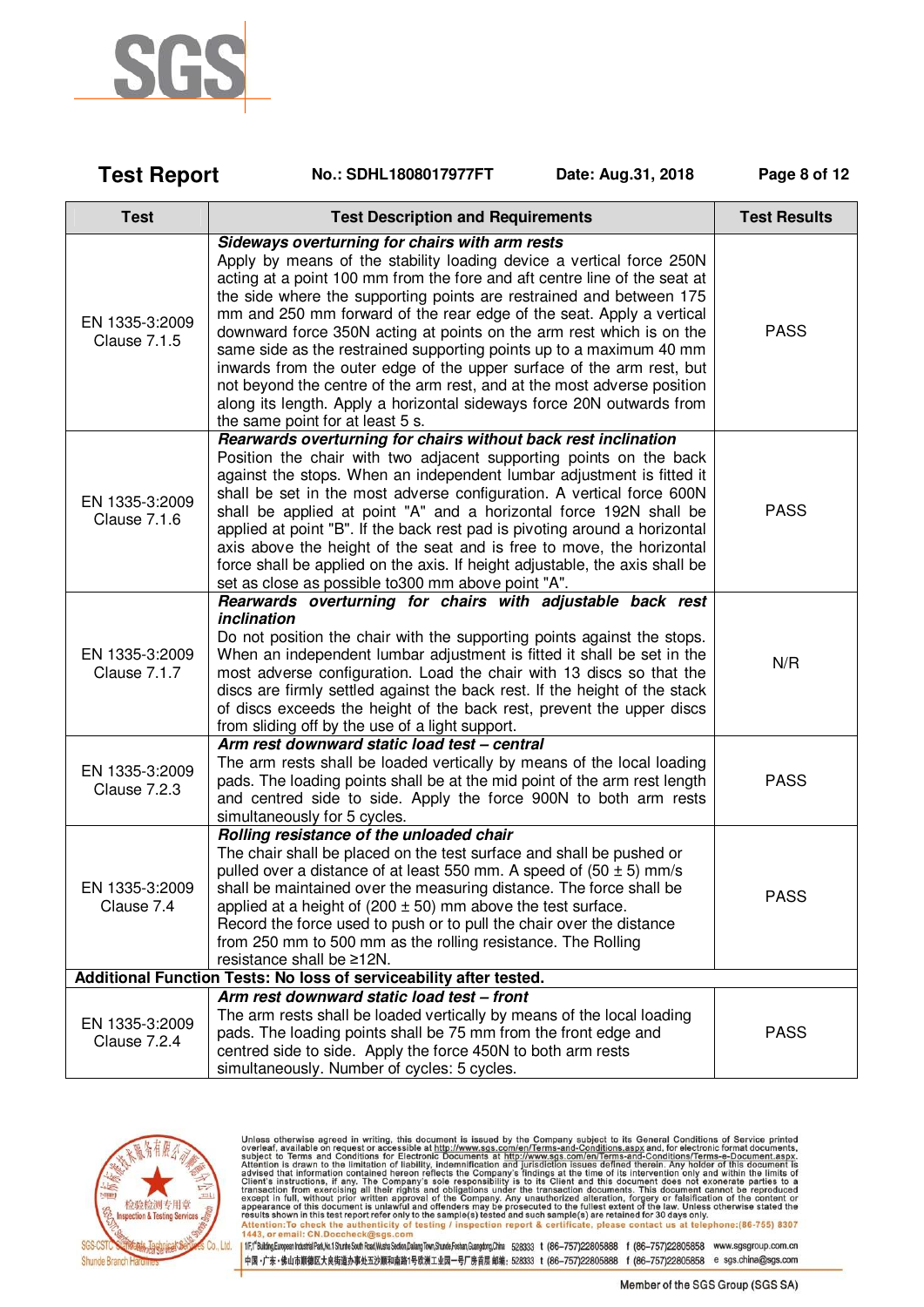

| <b>Test Report</b>                    | Date: Aug.31, 2018<br>No.: SDHL1808017977FT                                                                                                                                                                                                                                                                                                                                                                                                                                                                                                                                                                                                                                                                                                                                                                                                                                                                                                                                                                                                                                                                                                                                                                                                                                                                                         | Page 9 of 12        |
|---------------------------------------|-------------------------------------------------------------------------------------------------------------------------------------------------------------------------------------------------------------------------------------------------------------------------------------------------------------------------------------------------------------------------------------------------------------------------------------------------------------------------------------------------------------------------------------------------------------------------------------------------------------------------------------------------------------------------------------------------------------------------------------------------------------------------------------------------------------------------------------------------------------------------------------------------------------------------------------------------------------------------------------------------------------------------------------------------------------------------------------------------------------------------------------------------------------------------------------------------------------------------------------------------------------------------------------------------------------------------------------|---------------------|
| <b>Test</b>                           | <b>Test Description and Requirements</b>                                                                                                                                                                                                                                                                                                                                                                                                                                                                                                                                                                                                                                                                                                                                                                                                                                                                                                                                                                                                                                                                                                                                                                                                                                                                                            | <b>Test Results</b> |
| EN 1335-3:2009<br><b>Clause 7.2.5</b> | Arm rest sideways static load test<br>Apply an outward horizontal force 400N to both arm rests<br>simultaneously. Apply the forces to the edge of the arm rest at the<br>point along the arm rest most likely to cause failure but not less than 75<br>mm from the front or rear edge. Number of cycles: 10 cycles.                                                                                                                                                                                                                                                                                                                                                                                                                                                                                                                                                                                                                                                                                                                                                                                                                                                                                                                                                                                                                 | <b>PASS</b>         |
| EN 1335-3:2009<br>Clause 7.3.3        | <b>Swivel test</b><br>The base of the chair shall be secured on a rotating table with a test<br>surface so that the rotating axis of the chair coincides with the rotating<br>axis of the table. The upper part of the chair shall be loosely fixed in<br>such a way as not to hinder the rotation of the base. Load the seat in<br>loading point A with a mass 60kg and in loading point C with a mass<br>35kg or any equivalent loading which will result in the same<br>downwards force and bending moment on the chair. The angle of<br>rotation shall be 360 $^{\circ}$ at a rate of (10 $\pm$ 5) cycles/minute. Change<br>direction after each rotation.<br>Number of cycles: 120000 cycles                                                                                                                                                                                                                                                                                                                                                                                                                                                                                                                                                                                                                                   | <b>PASS</b>         |
| EN 1335-3:2009<br>Clause 7.3.4        | <b>Foot rest durability</b><br>Using the local loading pad apply a vertical downward force 900N to<br>the foot rest at the point most likely to cause failure but not less than 80<br>mm from the front edge. For round cross section ring shaped foot<br>rests, the force shall be applied through the centre of the ring cross<br>section.<br>Number of cycles: 50000 cycles                                                                                                                                                                                                                                                                                                                                                                                                                                                                                                                                                                                                                                                                                                                                                                                                                                                                                                                                                      | N/A                 |
| EN 1335-3:2009<br><b>Clause 7.3.5</b> | Castor and chair base durability<br>This test does not apply to chairs with castors which are braked when<br>the chair is loaded. The chair shall be placed on a rotating table with a<br>test surface so that the rotating axis of the chair coincides with the<br>rotating axis of the table. Load the seat in point A with 110kg. The base<br>shall be loosely fixed in such a way that there is no rotation of the base<br>but that the natural movements of the castors during testing are not<br>prevented. The castors shall be left free to swivel, the table shall be<br>rotated with a rate of 6 cycles per minute. The angle of rotation shall be<br>from 0° to 180° and back. One rotation forward and one rotation<br>backward constitutes one cycle. Alternatively attach the chair to a<br>device that provides a linear movement of $(1\ 000 \pm 250)$ mm and a test<br>surface. Load the seat in point "A" with M1. The base shall be loosely<br>fixed in such a way that there is no rotation of the base but that the<br>natural movements of the castors during testing are not prevented. The<br>castors shall be left free to swivel, the device shall move with a rate of<br>6 cycles per minute. One movement forward and one movement<br>backward constitutes one cycle.<br>Number of cycles: 36000 cycles | <b>PASS</b>         |

### **Remark:**

1. N/A – Not applicable; N/R – Not Requested; N/P – Not provided.



Unless otherwise agreed in writing, this document is issued by the Company subject to its General Conditions of Service printed overleaf, available on request or accessible at http://www.sgs.com/en/Terms-and-Conditions.as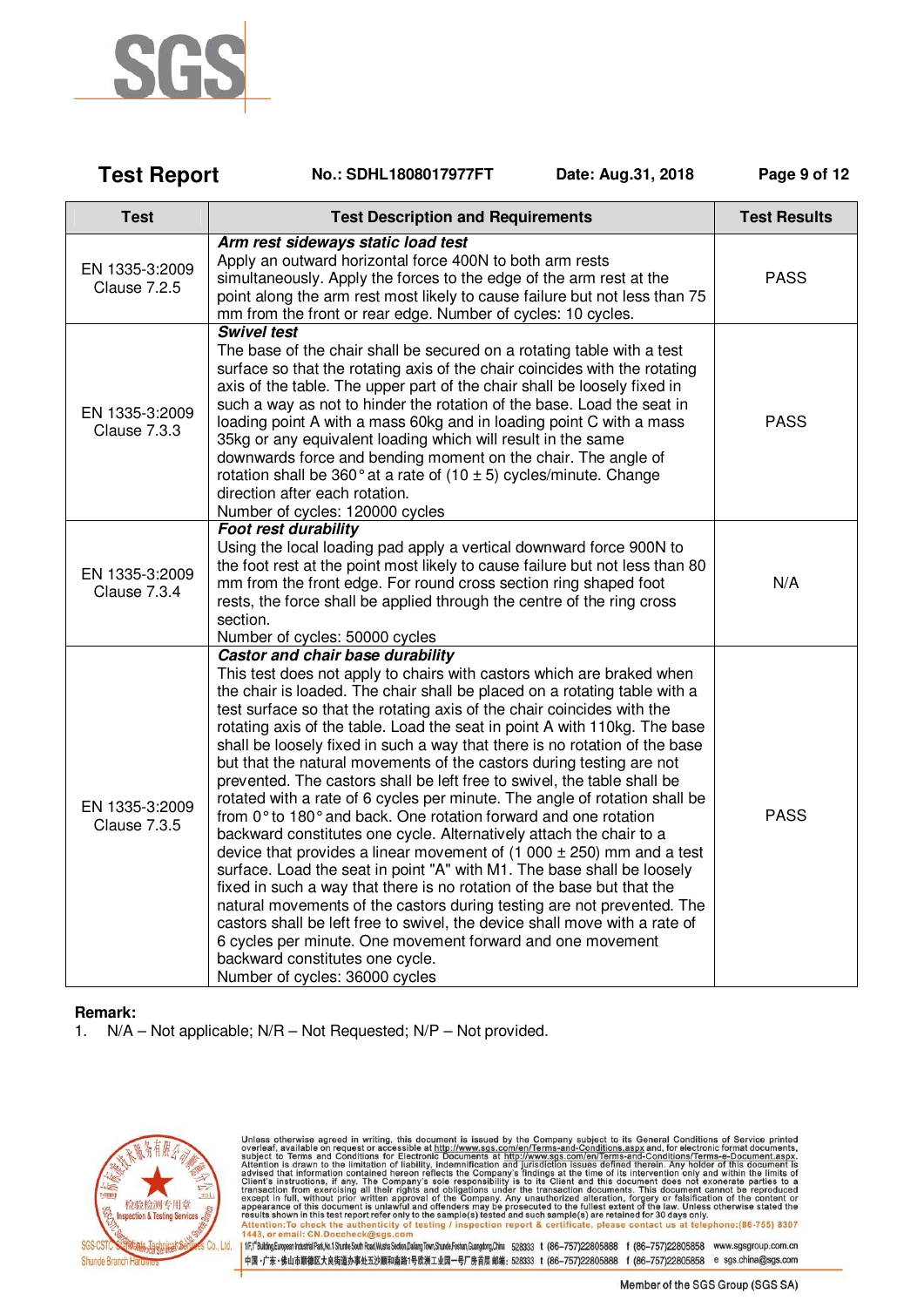

# **Test Report No.: SDHL1808017977FT Date: Aug.31, 2018 Page 10 of 12**

# **Part III. Test Conducted:**

Loading Capacity Test as per client's requirement.

| <b>Test and Requirements</b>                                                       | <b>Test Results</b> |
|------------------------------------------------------------------------------------|---------------------|
| <b>Loading Capacity Test</b>                                                       |                     |
| Apply 150*1.5=225kg vertical load onto the seat load position (per EN1335) through | <b>PASS</b>         |
| seat loading pad, there should be no damage per visual check.                      |                     |

### **Remark:**

1. For the sample information and pictures, please refer to the following page.



Unless otherwise agreed in writing, this document is issued by the Company subject to its General Conditions of Service printed overleaf, available on request or accessible at http://www.sgs.com/en/Terms-and-Conditions.as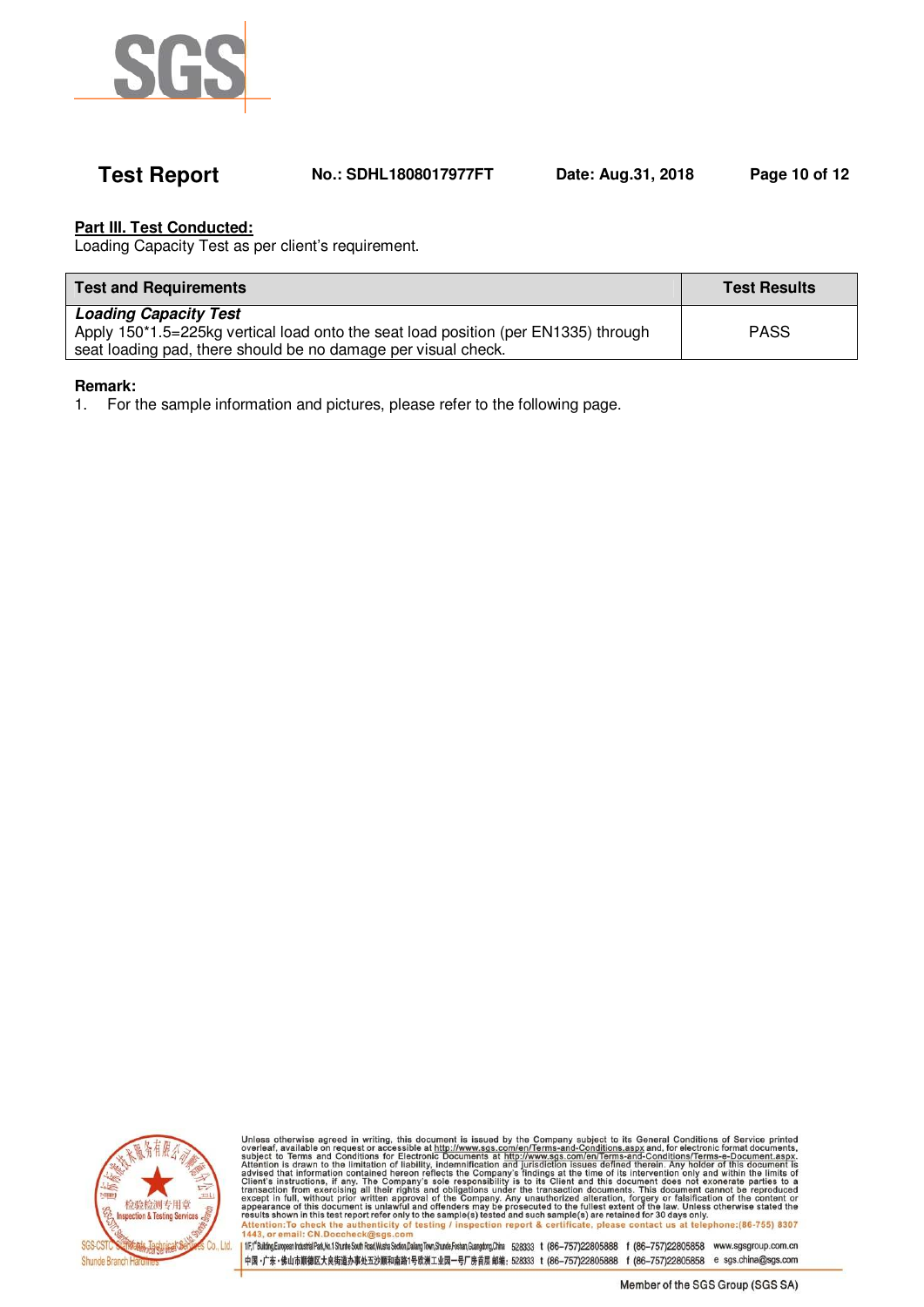

# **Test Report No.: SDHL1808017977FT Date: Aug.31, 2018 Page 11 of 12**

### **SAMPLE INFORMATION AND PICTURES**

**Weight:** 30.15 kg

**Overall Dimensions:** 755 mm L x 755 mm W x 1350~1415 mm H

**Other Dimensions:** Base radius 355 mm

### **Sample as Received**



View 3 and 1 and 1 and 1 and 1 and 1 and 1 and 1 and 1 and 1 and 1 and 1 and 1 and 1 and 1 and 1 and 1 and 1 and 1 and 1 and 1 and 1 and 1 and 1 and 1 and 1 and 1 and 1 and 1 and 1 and 1 and 1 and 1 and 1 and 1 and 1 and 1



Unless otherwise agreed in writing, this document is issued by the Company subject to its General Conditions of Service printed overleaf, available on request or accessible at http://www.sgs.com/en/Terms-and-Conditions.as